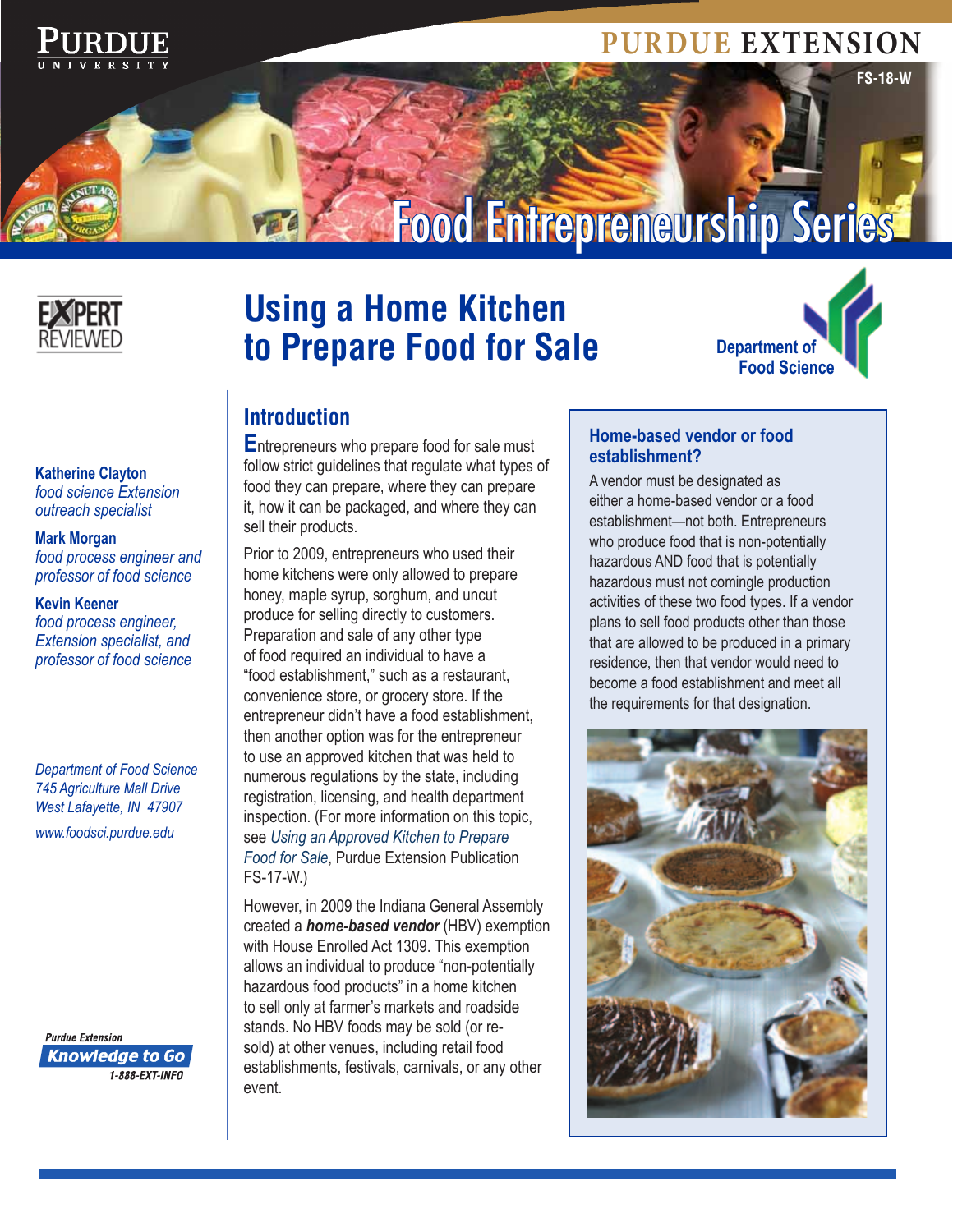#### **FS-18-W Food Entrepreneurship Series • Using a Home Kitchen to Prepare Food for Sale**

## **PURDUE EXTENSION**

| <b>Food Type</b>                                               | pH                        |            | Water Activity (A <sub>w</sub> ) |
|----------------------------------------------------------------|---------------------------|------------|----------------------------------|
| Non-potentially hazardous<br>(other than whole, uncut produce) | Less than or equal to 4.6 | <b>OR</b>  | Less than or equal to 0.85       |
| Potentially hazardous                                          | Greater than 4.6          | <b>AND</b> | Greater than 0.85                |

#### *What makes a food potentially hazardous or non-potentially hazardous?*

Foods that may create a public health risk are considered *potentially hazardous foods* and may NOT be produced and sold under the HBV exemption. A potentially hazardous food product includes a food that is natural or synthetic and requires temperature control because it is in a form capable of supporting the growth of disease-causing bacteria. In general, any food that has ingredients, packaging, and/or storage conditions that could lead to a human health risk is considered potentially hazardous. Six basic factors affect bacteria growth—including the food ingredients, acidity, time, temperature, oxygen, and moisture—but acidity and moisture are the two most critical factors used to control bacteria growth for products stored at room temperature.

Acidity is measured by pH, while moisture is measured by water activity. Water activity measures the amount of water in a food product that is available for use by microorganisms. Critical limits have been established for water activity and pH to differentiate between potentially hazardous and non-potentially hazardous foods.

Government regulations only require a pH less than or equal to 4.6, but most commercially produced acidic foods have a measured pH of less than 4.2 to minimize any risks. It is recommended that a home-based vendor who produces acidic foods (pH less than 4.6) purchase and use a pH meter to regularly test and document the pH of products. After calibrating the pH meter, a representative sample of the product should be taken and measured using a pH probe. All measurements, including pH and water activity, should be taken three times with a calibrated measuring device. Taking three new or unique samples is good laboratory practice for verifying results and accuracy of the sample.

Several handheld pH meters are available for purchase for approximately \$100 each. In addition, independent laboratories are available for pH and water-activity testing as well as numerous other tests (e.g., nutritional analysis, etc.). A link to a list

of laboratory contacts can be found at links.foodsci. purdue.edu/laboratories. Home-based vendors should direct specific questions about their products to their local health departments.

#### *Which foods are considered potentially hazardous?*

The list on page 4 of this publication demonstrates a few examples of potentially hazardous foods as well as non-potentially hazardous foods, but it is not a comprehensive listing. As mentioned above, all non-potentially hazardous foods have a pH of less than or equal to 4.6 OR water activity of less than 0.85.

### **Labeling Requirements for Home-Based Vendors**

All HBV foods must have the following statement printed at a minimum type size of 10 points on product labels: *"This product is home produced and processed and the production area has not been inspected by the State Department of Health."*

HBV foods must also include the following on their labels:

- name and address of the producer (HBV),
- common or usual name of the food product,
- ingredients included in the food product listed in descending order by weight (largest to smallest),
- net weight and volume of package, and
- date on which the food product was processed.

This labeling must be present with and/or on the food at the point of sale regardless of whether or not the product is packaged. For unpackaged products, in place of a label it is acceptable to use easily readable signs that include all of the information required for labels. Labeling (or a sign) is not required for whole, uncut produce.

### **Recommended First Steps for the Home-Based Vendor**

1. Test pH and/or water activity of product using a personal device or an independent laboratory. Laboratory options include: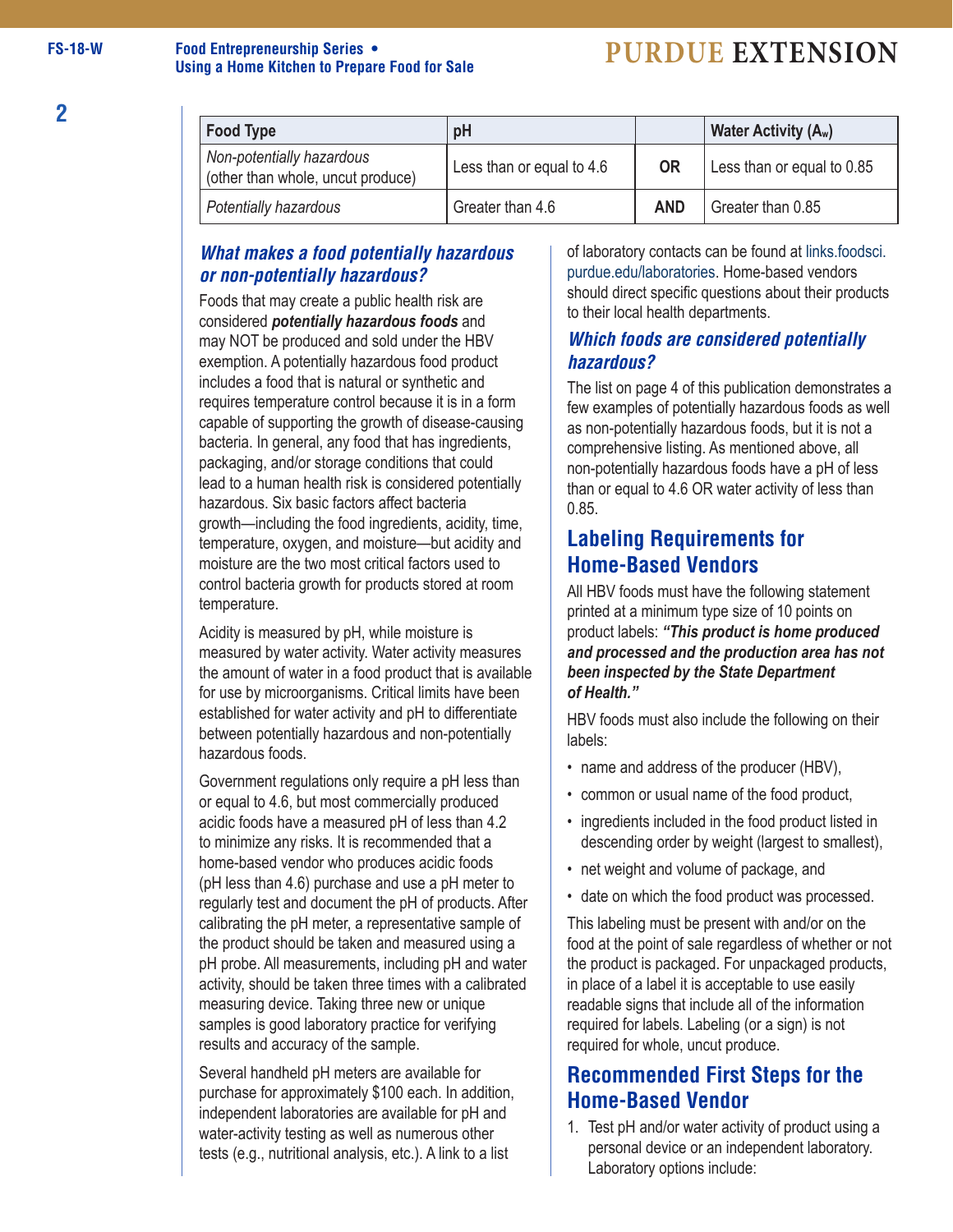**3**

#### **Using a Home Kitchen to Prepare Food for Sale Food Entrepreneurship Series • PURDUE EXTENSION**

- a. available testing laboratories:
	- http://links.foodsci.purdue.edu/laboratories
- b. Purdue University Food Science Department
	- Contact Katie Clayton, Extension specialist, at: katie-clayton@purdue.edu or 317-771- 6695.
- 2. Determine if your food product is a non-potentially hazardous food product, based on pH, water activity, and information provided in the table on page 2.
- 3. Contact your local health department for any specific questions:
	- a. [Indiana health departments listing: http://www.](http://www.in.gov/isdh/24822.htm) in.gov/isdh/24822.htm
- 4. If the food product is non-potentially hazardous, proceed with preparation and sale of your product only at farmer's markets and roadside stands.
- 5. If the food product is a potentially hazardous food (pH greater than 4.6 AND water activity greater than 0.85), the food product may not be produced or sold under the HBV exemption, so it would be necessary to pursue another option. To produce these types of products, you must complete *all* of the following steps:
	- Produce product in an establishment licensed for food production, which includes but is not limited to a commercial kitchen, or in conjunction with a co-packer, which is a commercial producer who regularly produces a similar product and is available for contract production.
		- > [http://links.foodsci.purdue.edu/](http://links.foodsci.purdue.edu/commercialkitchens) commercialkitchens
	- Attend Purdue Extension Better Process Control School.
		- > [ag.purdue.edu/foodsci/extension/Pages/](ag.purdue.edu/foodsci/extension/Pages/default.aspx) default.aspx
		- > http://www.ag.purdue.edu/foodsci/ [Documents/workshops/bpcs\\_brochure.pdf](http://www.ag.purdue.edu/foodsci/Documents/workshops/bpcs_brochure.pdf)
	- Contact a process authority to review the canning process (also called "scheduled process").
		- > [http://links.foodsci.purdue.edu/](http://links.foodsci.purdue.edu/processauthorities) processauthorities
- File the scheduled process with the U.S. Food and Drug Administration using Form 2541.
	- > Instructions for filing: http://www.fda.gov/ Food/FoodSafety/Product-SpecificInfor [mation/AcidifiedLow-AcidCannedFoods/](http://www.fda.gov/Food/FoodSafety/Product-SpecificInformation/AcidifiedLow-AcidCannedFoods/EstablishmentRegistrationThermalProcessFiling/Instructions/default.htm) EstablishmentRegistrationThermalPro cessFiling/Instructions/default.htm
	- > Electronic submissions: www.fda.gov/ Food/FoodSafety/Product-SpecificInfor mation/AcidifiedLow-AcidCannedFoods/ EstablishmentRegistrationThermalPro [cessFiling/ElectronicSubmissions/default.](www.fda.gov/Food/FoodSafety/Product-SpecificInformation/AcidifiedLow-AcidCannedFoods/EstablishmentRegistrationThermalProcessFiling/ElectronicSubmissions/default.htm) htm

#### **References**

"Guidance for Uniform Use of House Enrolled Act 1309," Indiana State Department of Health, 11 June 2009, [http://www.in.gov/isdh/files/HEA\\_1309\\_](http://www.in.gov/isdh/files/HEA_1309_guidance_final_6_11_09.pdf) guidance\_final\_6\_11\_09.pdf (accessed October 2011).

Information Maintained by the Office of Code Revision, Indiana Legislative Services Agency, http:// [www.in.gov/legislative/ic/code/title16/ar42/ch5.html](http://www.in.gov/legislative/ic/code/title16/ar42/ch5.html)  (accessed October 2011) .

#### *For more information, please refer to other publications in the* **Food Entrepreneurship Series** *:*

**FS-14-W,** Organic Foods

**FS-15-W**, Food Preservation Methods

**FS-16-W**, Regulations for Indiana Food Processing

**FS-17-W**, Using an Approved Kitchen to Prepare Food for Sale

All of these publications are available at the *Purdue Extension Education Store*, www.the-education-store.com .

*Please see the next page for examples of non-potentially hazardous foods and potentially hazardous foods.*